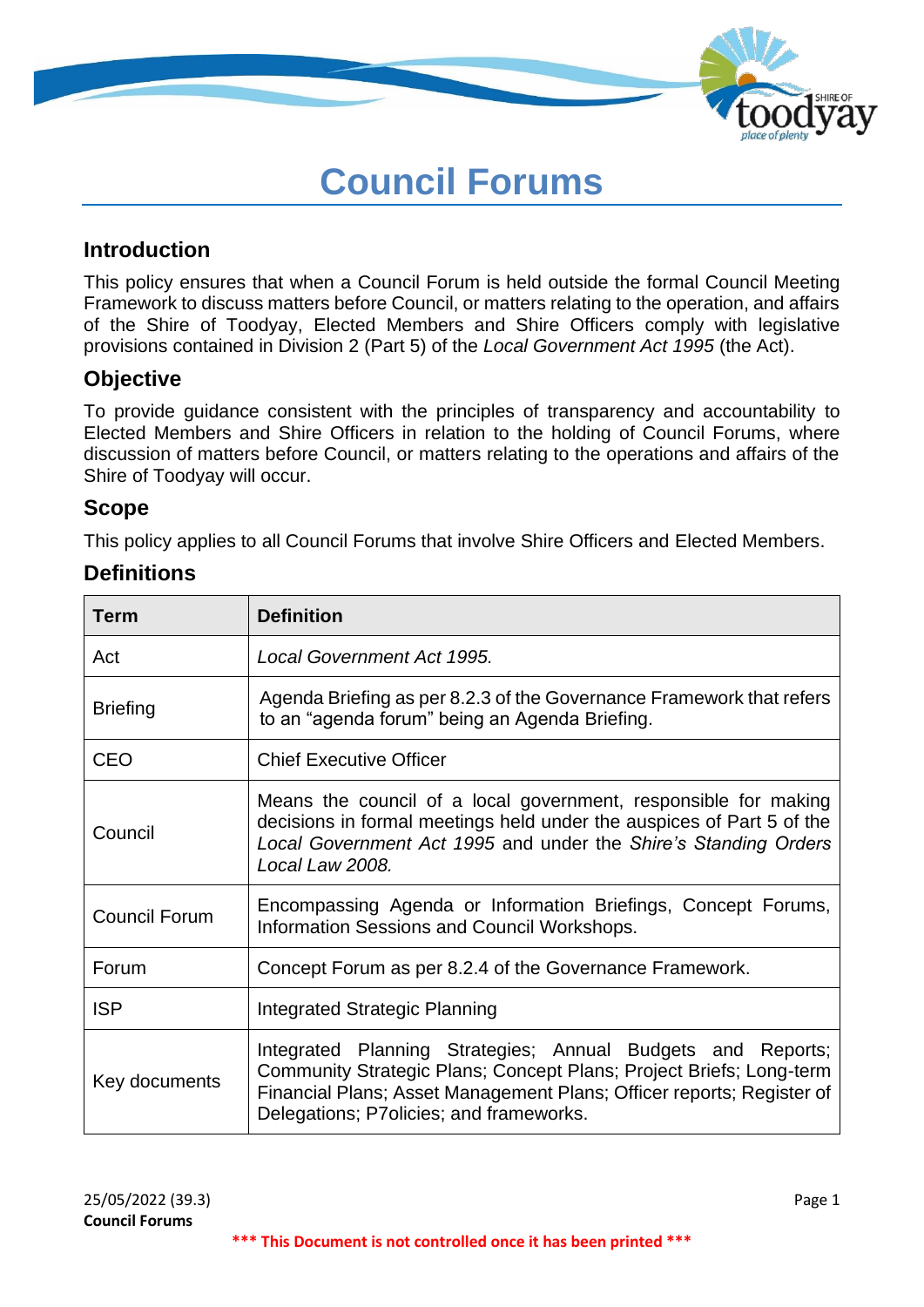| Term                   | <b>Definition</b>                                                                                                                                                                                                                    |  |
|------------------------|--------------------------------------------------------------------------------------------------------------------------------------------------------------------------------------------------------------------------------------|--|
| Member                 | Means in relation to a council or committee, a Council Member in the<br>Act; Elected Member; or Councillor; or a member of the committee.                                                                                            |  |
| <b>Notes</b>           | Refers to Agenda Briefing Notes taken during a Briefing.                                                                                                                                                                             |  |
| Regulations            | Local Government (Administration) Regulations 1996.                                                                                                                                                                                  |  |
| Sessions               | Information Sessions are where Elected Members are briefed in<br>respect to matters that may be of Public Interest by representatives<br>public, community, or government organisations,<br>from<br>Parliamentarians, or businesses. |  |
| <b>Shire</b>           | the Shire of Toodyay.                                                                                                                                                                                                                |  |
| <b>Shire Officer</b>   | <b>Employee of the Local Government</b>                                                                                                                                                                                              |  |
| <b>Shire President</b> | Means a mayor or president elected by the council from amongst the<br>councillors.                                                                                                                                                   |  |
| Workshops              | Council workshops as per 8.2.2 of the Council Meeting Schedule of the<br>Governance Framework.                                                                                                                                       |  |

## **Policy Statement**

The Shire of Toodyay's Council Forum structure is supported by detailed guidelines within the Governance Framework, adopted by Council.

The difference between Council Meetings and Council Forums is that Council can only make decisions in formal meetings held under the auspices of Part 5 of the *Local Government Act 1995* and under the *Shire's Standing Orders Local Law 2008.*

## **1. Agenda Briefings**

Agenda Briefings provide an opportunity for Members to ask questions about upcoming agenda items for formal meetings.

Wherever possible, questions are to be provided in advance to give Shire Officers and the CEO an opportunity to research and provide accurate and comprehensive information, dependent upon time constraints.

The CEO and Shire Officers may also brief Councillors on matters that arise through discussion at these briefings.

Notes will be taken to include attendance, questions and responses to further questions, requests for further information and interests declared. Where questions are taken on notice, the responses will be included in the Notes as information provided after the Briefing. The finalised Agenda Briefing Notes will be published on the Shire Website and Councillor Hub; and distributed to all Members and Shire Officers prior to the Ordinary Council Meeting.

The Briefing is open to the public and is livestreamed to the community.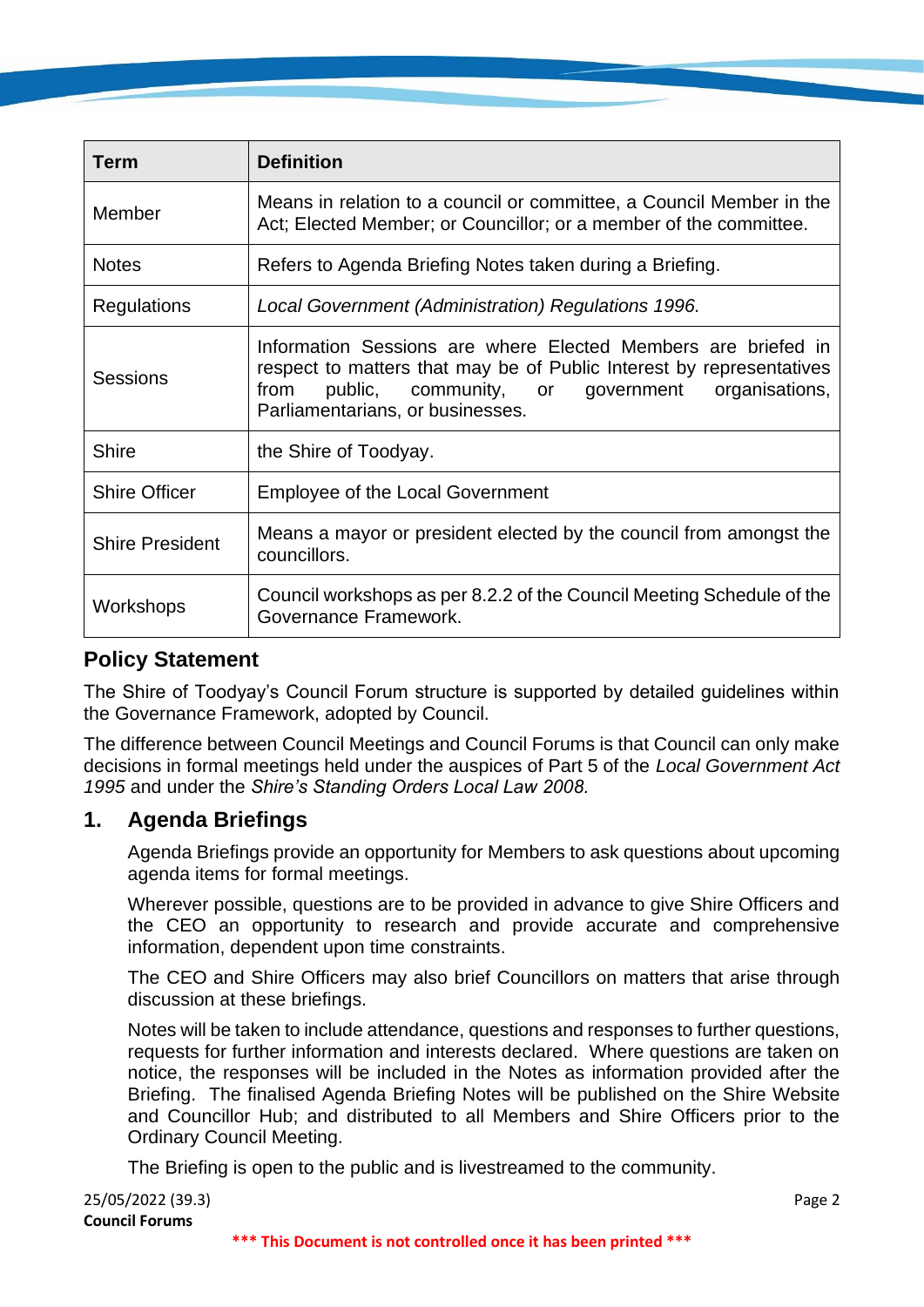## **2. Concept Forums**

Concept Forums involve discussion and exploration of philosophies, ideas, strategies and concepts relating to the development of the Shire.

Examples of the type of matters that may be canvassed are:

- Reports from Working Groups, consultation forums or other non-formal activities involving Members or Shire Officers;
- Emerging changes to the local government sector and implications for the Shire;
- Matters that may be brought to Council as items for a decision to be made;
- Matters relating to the future development of the Shire;
- Current matters of a local or regional significance;
- Projects that are in the early planning stage; and
- Cross-agency relationships.

Where matters may require a future decision of Council, Shire Officers are looking for general guidance from Members so that they may research the matter further and finalise their report(s).

Forums are not open to the public and people from the community are not to be present unless:

- (a) they are invited to attend at the request of a Shire Officer;
- (b) they are presenting information at the Forum; or
- (c) they have the permission of the Shire President and CEO to be present.

At least 24 hours prior to the commencement of the Forum, Members are to be given notice of attendees and Agenda topics.

## **3. Workshops**

Workshops are convened through the direction of either the CEO or a recommendation from the Shire President to the CEO.

No formal decisions are made at workshops. Specific issues discussed to provide Members with a better understanding of those issues may include:

- Development of Key documents;
- Risk Management Projects Review;
- Annual Budgetary Deliberations and Review.
- Significant revenue-raising requirements or expenditure needs; and
- Development of selection criteria and performance objectives for the CEO.

Members of the public are not to be present at these sessions unless invited to attend by the Shire President, or through the Office of the CEO.

At workshops, where issues may require a future decision of Council, Shire Officers are looking for general guidance from Members so that they may make improvements to their reports and relevant attachments.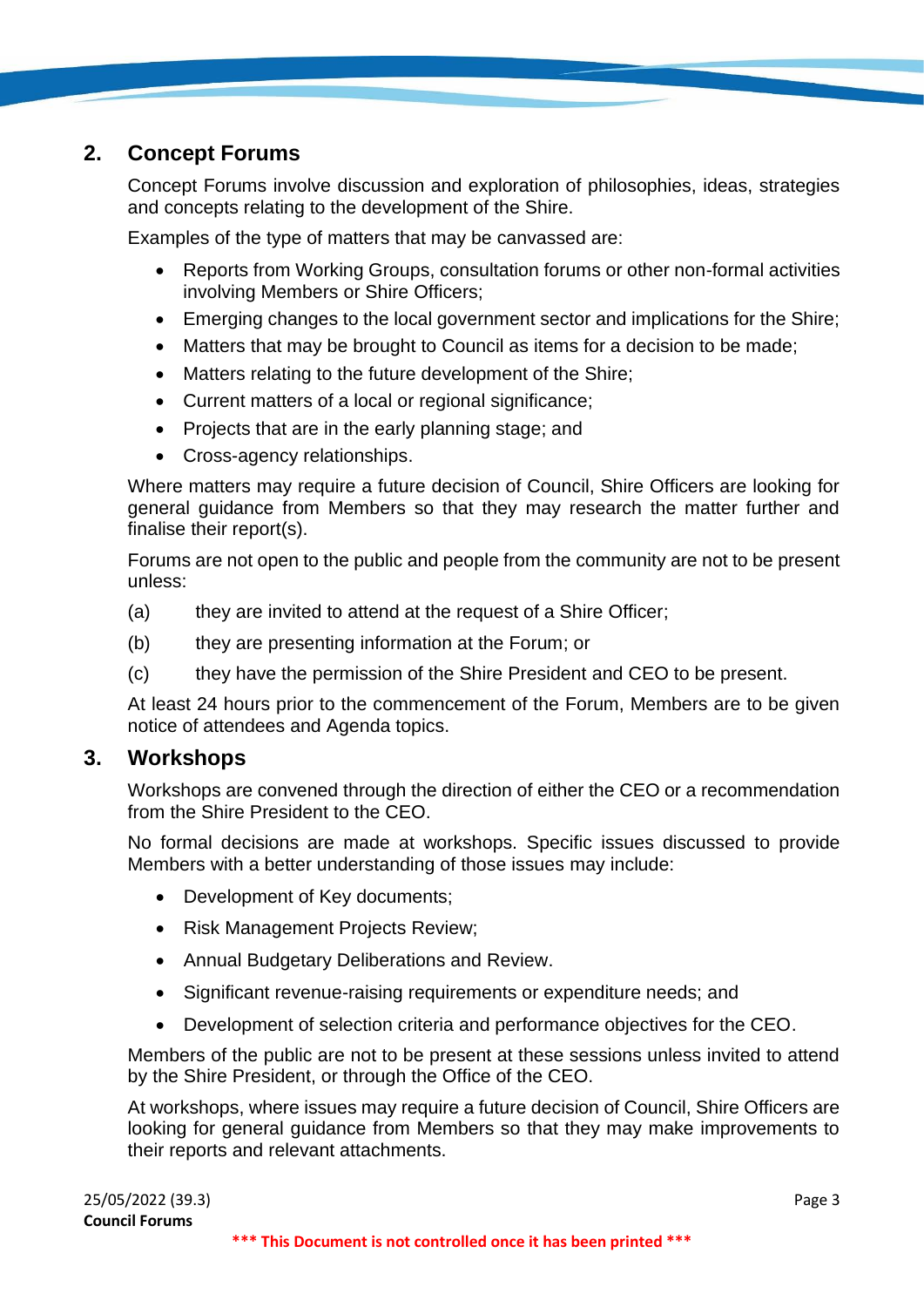Any actions or outcomes from workshops is the responsibility of relevant Shire Officers in attendance to make note of. At least 24 hours prior to the commencement of the Workshop, Members are to be given notice of attendees and Workshop topics.

## **4. Information Sessions**

Information Sessions are convened through the direction of either the CEO or a recommendation from the Shire President to the CEO.

These sessions involve Members and Shire Officers attending to listen to information being provided about a particular matter.

The sessions involve opportunities for Members and Shire Officers to ask questions in relation to the information being provided.

Members of the public are not to be present at these sessions unless invited to attend by the Shire President, or through the Office of the CEO.

## **5. Development of Key documents under the Local Government Act**

Council has initial discussions through forums or workshops that assist Shire Officers to initiate, amend and undertake review of key documents.

Attendance at forums or workshops allows Members to absorb the context of general information so that the intentions of Shire Officers presenting key documents can be understood and where required, ideas may be gradually developed with the intention of improving the look and the content of key documents.

While there are no decisions made, it is important that the information provided and the developing ideas are documented at briefings, forums, sessions and workshops so that the information may be included as consultation material in any formal report to Council.

## **5.1 Financial Planning**

The Manager Corporate and Community Services has the opportunity at workshops or forums to provide information to Members and Shire Officers in relation to Budget Review matters or Annual Budget deliberation.

Project Briefs may be presented through this process to Members in relation to considering significant revenue-raising requirements or expenditure needs and the development of the Annual Budget and the review of the Annual Report.

## **5.2 Strategic Planning**

Integrated Strategic Planning and Reporting gives local governments a framework for establishing local priorities and to link this information to operational functions.

The CEO and Administration leads the process in the preparation of the strategies after taking into consideration all key inputs and influences.

Workshops provide an opportunity to review ISP documents such as the Strategic Community Plan (r.19C) and the Corporate Business plan (r.19DA) in accordance with regulations.

Informing strategies such as long-term financial plans, asset management plans and workforce plans may also be brought to workshops.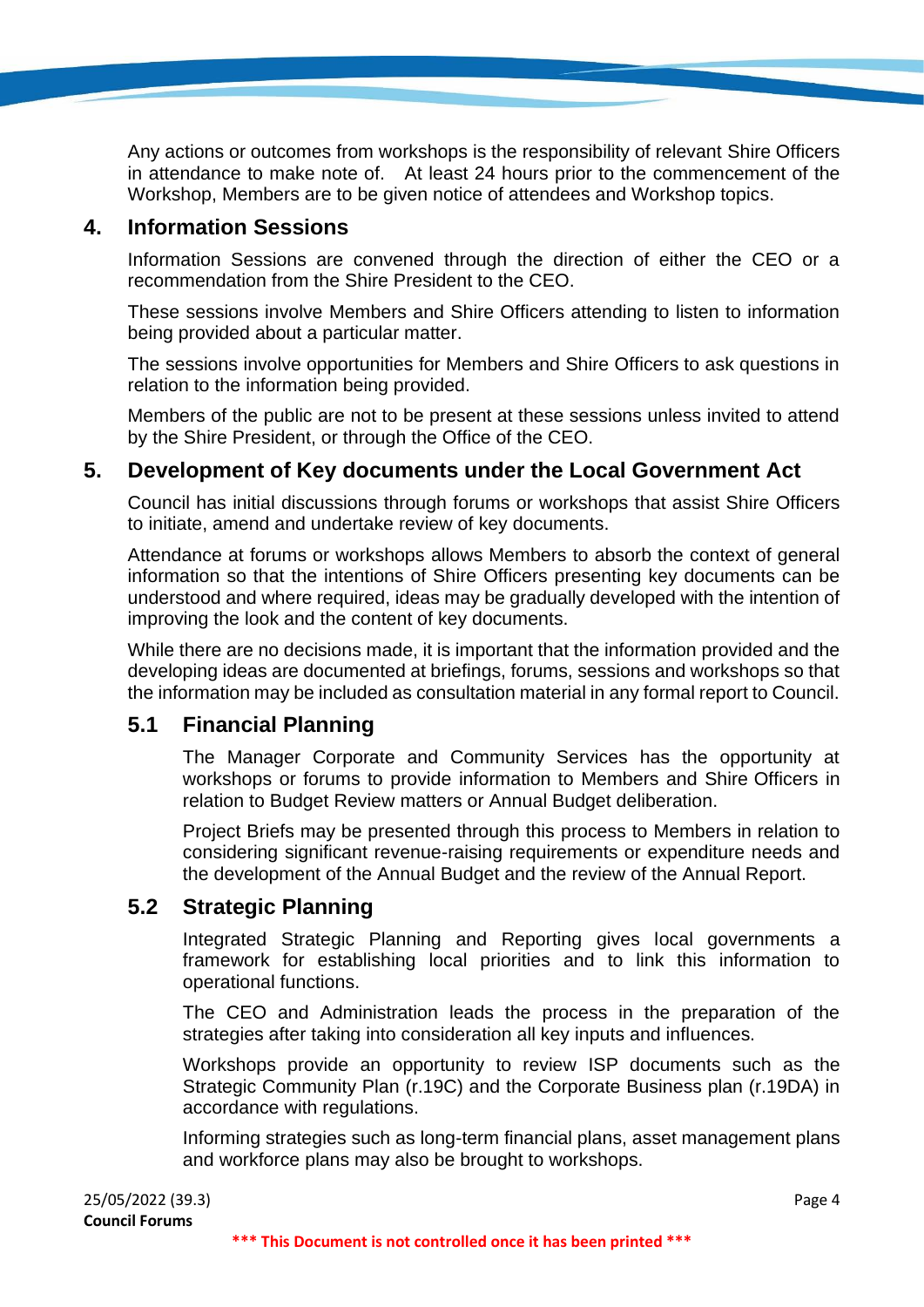# **5.3 Delegation and Policy Development**

The Register of Delegations and any Policies that are reviewed, amended, or developed will be presented to Members and Shire Officers in accordance with the Corporate Documents Policy.

## **6. Protocols and Procedures**

#### Standing Orders Local Law 2008

The *Shire of Toodyay Standing Orders Local Law 2008* will not apply to a Council Forum except for the following provisions:

- 7.15 Adverse Reflection;
- 7.16 Withdrawal of Offensive language;
- 8.1 Presiding Member to preserve order;
- 10.1 (g) That the ruling of the Presiding Member to be disagreed with;
- 10.11 Ruling of the Presiding Member to be disagreed with;
- 16.2 (1) Where Standing Orders do not apply.

For the avoidance of doubt these provisions apply only as a matter of policy and failure to comply with these provisions cannot result in any of the penalties set out in the Local Law.

#### Presiding Member

The Shire President will chair Council forums. In the absence of the Shire President the Deputy President will chair the forum. In the absence of both the President and the Deputy President, a Member will be appointed to chair the meeting by the Members present.

#### Disclosure of Interests

Members and Shire Officers will disclose financial or proximity interests and interests affecting impartiality in relation to matters discussed at forums.

Members and Shire Officers disclosing a financial or proximity interest will leave the room while the matter in which they have declared an interest is discussed;

#### Debate

Debate does not occur and decisions are not made at Council Forums.

#### Additional Matters

Members may request that matters be included on the Forum and Workshop Agenda, through the Shire President and/or the CEO.

Members may also ask questions, provide feedback, or propose ideas, in relation to other additional matters that may not be on the agenda.

#### Frequency of Meetings

Council will set the date and time of Council Forums and Workshops when adopting its annual Council and Committee Meetings schedule.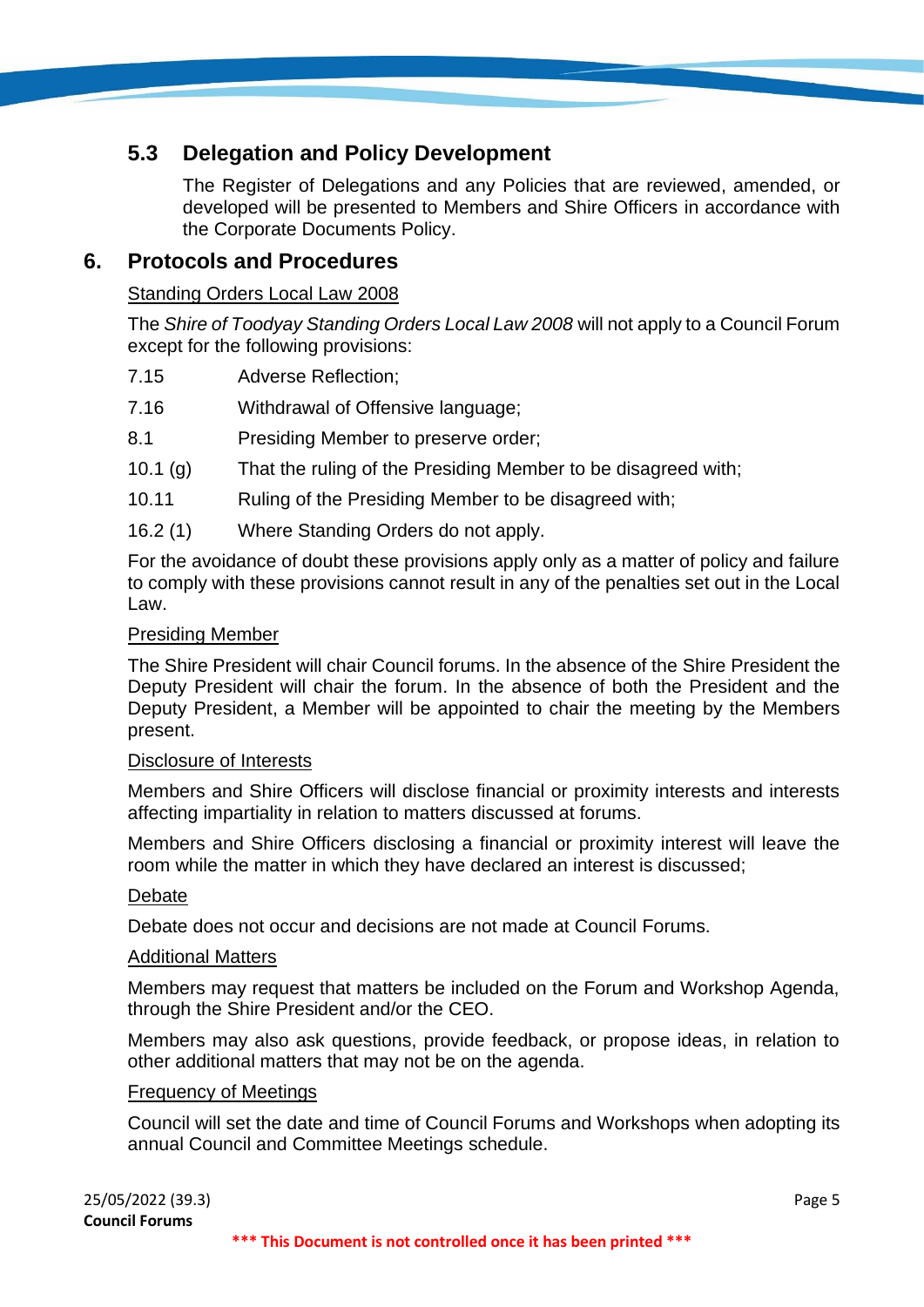## **6.1 Conduct**

Members shall adhere to the provisions of the Shire of Toodyay Code of Conduct for Council Members, Committee Members and Candidates in relation to their conduct at all Forums.

Shire Officers shall adhere to the provisions of the Shire of Toodyay Code of Conduct for Employees in relation to their conduct at all Forums.

## **6.2 Quorum**

A quorum does not apply to Forums however if deemed necessary, the CEO in consultation with the Shire President may reschedule a Forum, Session or Workshop.

## **6.3 Managing Conflicts of Interest**

No Member nor Shire Officer shall raise any matter at a Forum for which they have or may perceive to have a Financial or Proximity Interest.

As a matter of probity and integrity, Members and Shire Officers are required to make disclosures of interest in accordance with s.5.59 to s.5.90 of the Act (Financial and Proximity Interests) and clause 22 of the Shire of Toodyay Code of Conduct for Council Members, Committee Members and Candidates.

It may be noted that this is above or beyond the scope of legislation, however, it is required to ensure a high level of governance and transparency.

Members shall make written disclosures of Interest to the Presiding Member at all Forums.

Where the declaration is Financial, or a Proximity Interest the Member or Shire Officer shall leave the room for the duration of the discussions regarding the item so as not to add to the discussion in any manner and ensure appropriate independence for those Members and Shire Officers remaining.

## **Reference Information**

- [Local Government Operational Guideline Council Forums;](https://www.dlgsc.wa.gov.au/department/publications/publication/council-forums)
- [Council Delegates Roles and Responsibilities Policy](https://www.toodyay.wa.gov.au/documents/323/council-delegates-roles-and-responsibilities) (GOV12);
- [Live Streaming and Recording of Council Meetings](https://www.toodyay.wa.gov.au/documents/326/live-streaming-and-recording-of-council-meetings) Policy (GOV19);
- [Corporate Documents Policy \(ADM1\).](https://www.toodyay.wa.gov.au/documents/308/corporate-documents)
- [Risk Management](https://www.toodyay.wa.gov.au/documents/110/risk-management) (ADM18) containing the Risk Matrix tables.
- [https://www.dlgsc.wa.gov.au/local-government/strengthening-local](https://www.dlgsc.wa.gov.au/local-government/strengthening-local-government/intergrated-planning-and-reporting)[government/intergrated-planning-and-reporting](https://www.dlgsc.wa.gov.au/local-government/strengthening-local-government/intergrated-planning-and-reporting)
- [https://www.dlgsc.wa.gov.au/local-government/strengthening-local](https://www.dlgsc.wa.gov.au/local-government/strengthening-local-government/intergrated-planning-and-reporting/informing-strategies)[government/intergrated-planning-and-reporting/informing-strategies](https://www.dlgsc.wa.gov.au/local-government/strengthening-local-government/intergrated-planning-and-reporting/informing-strategies)

# **Legislation**

*Local Government Act 1995*

• *s.5.20 Decisions of councils and committees.*

25/05/2022 (39.3) Page 6 **Council Forums**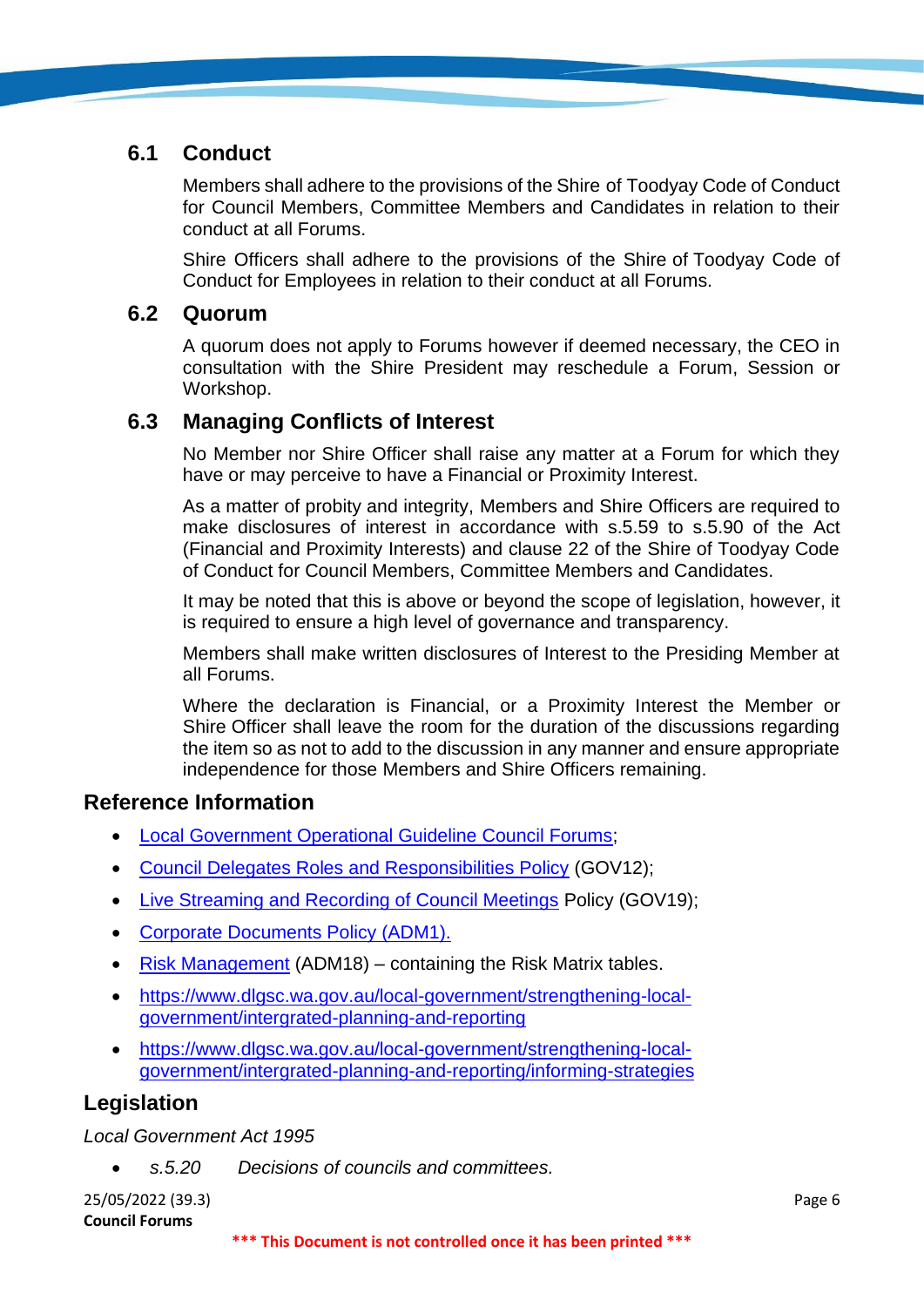• *5.56. Planning for the future.*

*Local Government (Administration) Regulations 1996* 

- *19B. Information to be included in annual report (Act s. 5.53(2)(g) and (i))*
- *19C. Strategic community plans, requirements for (Act s. 5.56)*

# **Associated documents**

*Code of Conduct for Council Members, Committee Members and Candidates Standing Orders Local Law 2008 Governance Framework*

## **Version control information**

| <b>Version</b><br>No. | Date Issued | <b>Review</b><br>position             | Developed by              | <b>Approved by</b> |
|-----------------------|-------------|---------------------------------------|---------------------------|--------------------|
| V1                    | 27/05/2014  | <b>Initial</b>                        | <b>CEO</b>                | Council            |
| V <sub>2</sub>        | 14/07/2020  | <b>Full revision</b>                  | <b>CEO</b>                | <b>CEO</b>         |
| V3                    | 28/07/2020  | Timing<br>οf<br><b>Concept Forums</b> | Council                   | Council            |
| V4                    | 25/05/2022  | <b>Revised draft</b>                  | <b>Executive Services</b> | Council            |

| Document control information           |                                 |  |  |
|----------------------------------------|---------------------------------|--|--|
| <b>Document Theme</b>                  | Governance                      |  |  |
| <b>Document Category</b>               | Governance                      |  |  |
| <b>Document Title</b>                  | <b>Council Forums</b>           |  |  |
| <b>Document ID</b>                     | GOV <sub>10</sub>               |  |  |
| <b>Document Owner (position title)</b> | <b>Chief Executive Officer</b>  |  |  |
| <b>Author (position title)</b>         | <b>Executive Assistant</b>      |  |  |
| Date of approval                       | 25 May 2022 (CRN: OCM094/05/22) |  |  |
| <b>Approving authority</b>             | Council                         |  |  |
| <b>Access restrictions</b>             | Nil                             |  |  |
| <b>Date Published</b>                  | 30 May 2022                     |  |  |